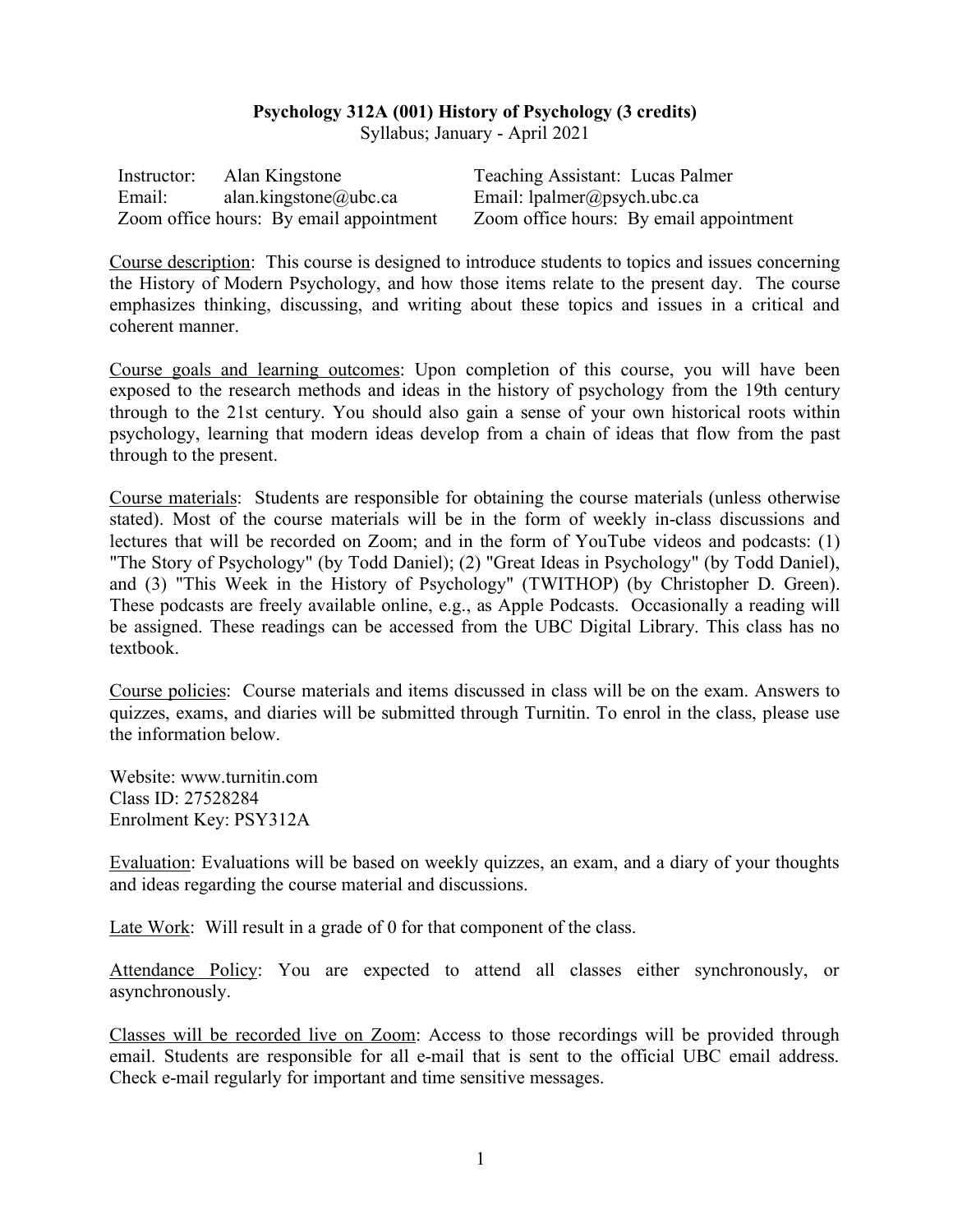Grade Breakdown:

| <b>Weekly Quizzes</b> | 30%  |
|-----------------------|------|
| Exam                  | 50%  |
| Diary                 | 20%  |
| Total                 | 100% |

## 1. Weekly Quizzes (30%)

At the start of every class (except for first class and exam day) you will receive a quiz lasting approximately 10 minutes. The quiz will concern one or more of the materials (e.g., podcasts) assigned for that class. Each quiz is worth 3% of your final grade. Missed quizzes will be assigned a 0. There will be no excused absences for quizzes, and no makeups. Your top 10 quizzes will form your grade. For those who are attending the class asynchronously, a *different* quiz question will be made available at the end of class. That quiz question will be drawn from the materials (e.g., podcasts) assigned for that particular class *plus* the relevant lecture *and* the class discussion that occurred during the zoom that day. The answer to this asynchronous quiz must uploaded to Turnitin the following day (i.e., Wednesday) by 8pm PST.

## 2. Exam (50%)

The *exam* (Week 11) will consist of short answer questions and one essay question. It will cover lectures, assigned course materials (e.g., podcasts), *and* items discussed in class up to the end of Week 10. *There will be no make-up exam in this course.* This means that if you miss an exam you will receive a 0. The only exception to this is a valid concession. If you miss the exam and are an Arts student, review the Faculty of Arts' academic concession page and then complete Arts Academic Advising's online academic concession form, so that an advisor can evaluate your concession case. If you are a student in a different Faculty, please consult your Faculty's webpage on academic concession, and then contact me where appropriate.

#### 3. Diary of your ideas and thoughts (20%)

A digital copy will be due on the Wednesday, April 14, 2021, 8 pm PST. Present your thoughts and ideas relating to the lectures, assigned materials, and discussions in the course.

## **University Policies**

UBC provides resources to support student learning and to maintain healthy lifestyles but recognizes that sometimes crises arise and so there are additional resources to access including those for survivors of sexual violence. UBC values respect for the person and ideas of all members of the academic community. Harassment and discrimination are not tolerated nor is suppression of academic freedom. UBC provides appropriate accommodation for students with disabilities and for religious observances. UBC values academic honesty and students are expected to acknowledge the ideas generated by others and to uphold the highest academic standards in all of their actions.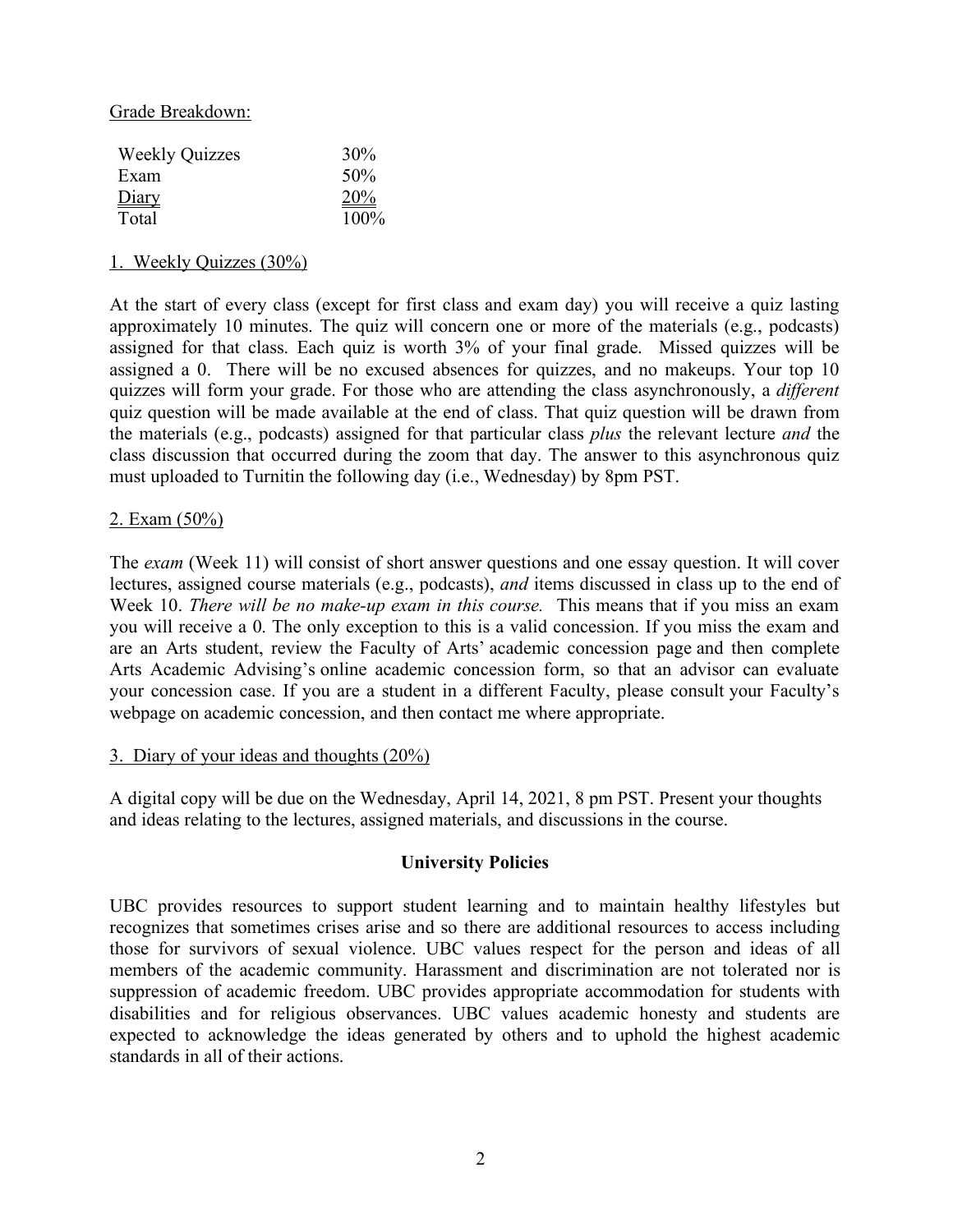Details of the policies and how to access support are available on the UBC Senate website https://senate.ubc.ca/policies-resources-support-student-success.

Cheating, plagiarism, and other forms of academic misconduct are very serious concerns of the University. In all cases of suspected academic misconduct, the parties involved will be pursued to the fullest extent dictated by the guidelines of the University. Strong evidence of cheating or plagiarism may result in a zero credit for the work in question. According to the University Act (section 61), the President of UBC has the right to impose harsher penalties including (but not limited to) a failing grade for the course, suspension from the University, cancellation of scholarships, or a notation added to a student's transcript.

All graded work in this course, unless otherwise specified, is to be original work done independently by individuals. If you have any questions as to whether or not what you are doing is even a borderline case of academic misconduct, please consult your instructor. For details on pertinent University policies and procedures, please see https://learningcommons.ubc.ca.

Further information about academic regulations, course withdrawal dates and credits can be found in the University Calendar. You are encouraged to read this material. If you run into trouble and need information about studying, preparing for exams, note taking or time management, free workshops and advice are available from the Student Resources Centre, which can be reached through the School and College Liaison Office at 822-4319.

Copyright: All materials of this course are the intellectual property of the Course Instructor or licensed to be used in this course by the copyright owner. Redistribution of these materials by any means without permission of the copyright holder(s) constitutes a breach of copyright and may lead to academic discipline.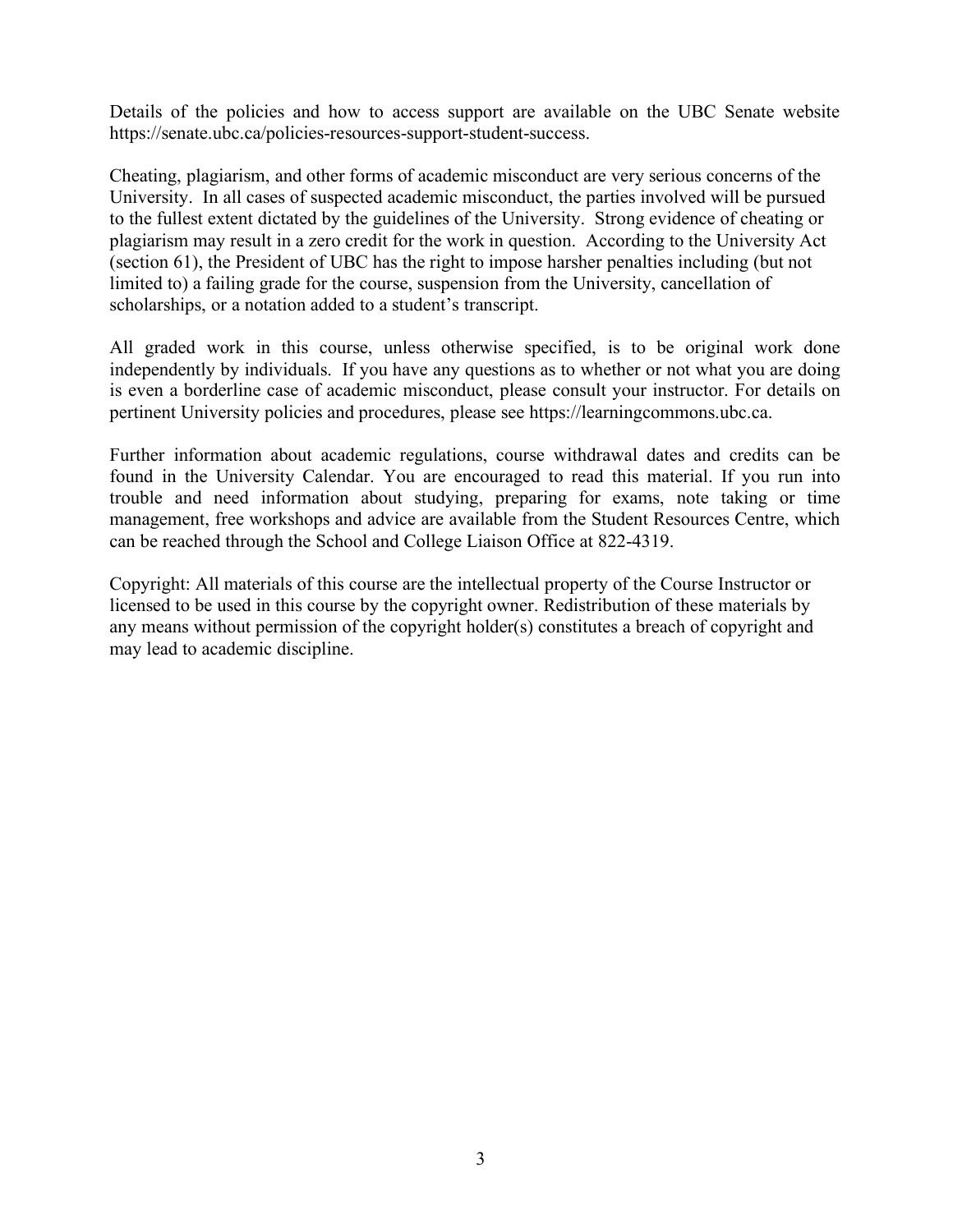#### **Schedule & Class Topics**

## **Week 1, January 12** Syllabus and Course Overview

#### **Week 2, January 19**

Researching the History of Psychology, & Prescientific Psychology

*This Week In The History of Psychology (TWITHOP-Shorts)* 2009 - Interview with David Baker *This Week In The History of Psychology (TWITHOP)* Jan 28 - Feb 3 David Baker on the Psychograph *The Story of Psychology* The Beginnings of Psychology - Associationism

## **Week 3, January 26**

### Brain, Body, & Psychophysics

*The Story of Psychology* 

Beginnings of Psychology - Psychophysics

*The Story of Psychology* 

Beginnings of Psychology - The Brain as Organ of the Mind

*This Week In The History of Psychology (TWITHOP)*

Sep 11-17 Malcolm Macmillan on the life and myth of Phineas Gage. (Not the 50 min one) *TWITHOP*

April 8-14 Stanley Finger on the trailblazing neurologist, Paul Broca, and his patient, 'Tan'.

#### **Week 4, February 2**

#### Germany & the Birth of a New Science

#### *TWITHOP*

Nov 20-26 David Robinson on the founder of experimental psychology Wilhelm Wundt. Reading:

Blumenthal, A. L. (1975). A reappraisal of Wilhelm Wundt. *American Psychologist, Vol 30(11),* 1081-1088.

#### **Week 5, February 9**

## Origins of Scientific Psychology in America

*TWITHOP*

Oct 2-8 Wayne Viney on the 1890 publication of William James's *Principles of Psychology*.

### *TWITHOP*

Mar 25-31. Katharine Milar on the first woman president of the APA, Mary Whiton Calkins

*TWITHOP*

Mar 4-10. Dorothy Ross on the founder of the APA, Granville Stanley Hall. *TWITHOP*

Sep 25-Oct 1. Michael Sokal on James McKeen Cattell's 1917 dismissal from Columbia University.

**-------- Reading Week: February 16 --------**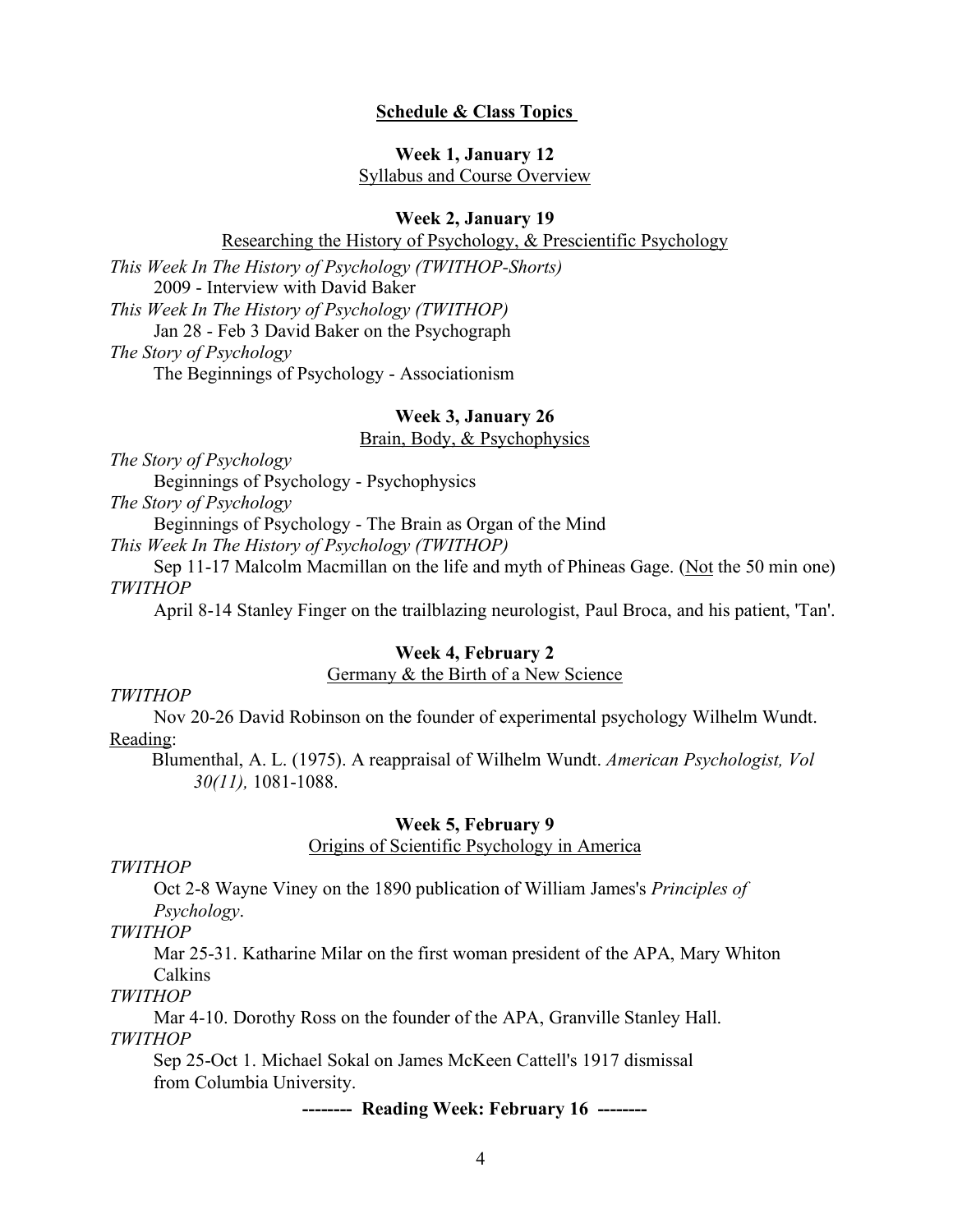# **Week 6, February 23** Evolution

*Darwin's dangerous idea* (This is the title of a PBS movie)

https://www.youtube.com/watch?v=MCOc7Xqj-kQ

Reading: (*not* required):

Joint publication of the papers by Wallace and Darwin read to the Linnean Society of London on 1 July 1858. (I will email you the pdf.)

# **Week 7, March 2**

## Structuralism & Functionalism

*TWITHOP*

Jan 14-20. C. James Goodwin on E. B. Titchener's "Society of Experimental Psychologists."

*TWITHOP*

Oct 16-22. John Shook on the life of the founder of the modern American school system, John Dewey.

# **Week 8, March 9**

## Applications of Psychology

*Great Ideas in Psychology* 

Cognition-History of Intelligence Testing

*TWITHOP*

April 1-7. Raymond Fancher on English polymath Francis Galton.

*TWITHOP*

Feb 25-Mar 3. William Tucker on the career of the controversial intelligence man, Cyril Burt.

*TWITHOP*

Nov 27-Dec 3. William Tucker on the controversial ideas of personality theorist Raymond B. Cattell.

*Ted Talk: The Flynn effect*

https://www.ted.com/talks/james\_flynn\_why\_our\_iq\_levels\_are\_higher\_than\_our\_grandpa rents

# **Week 9, March 16**

**Psychotherapy** 

*Great Ideas in Psychology* 

History of Ancient Psychotherapy

*Great Ideas in Psychology* 

Reform & the History of Early Psychotherapy

*The Story of Psychology* 

Precursors of Psychoanalysis

*TWITHOP*

Aug 28-Sep 3. Raymond Fancher on Sigmund Freud's only trip to the United States.